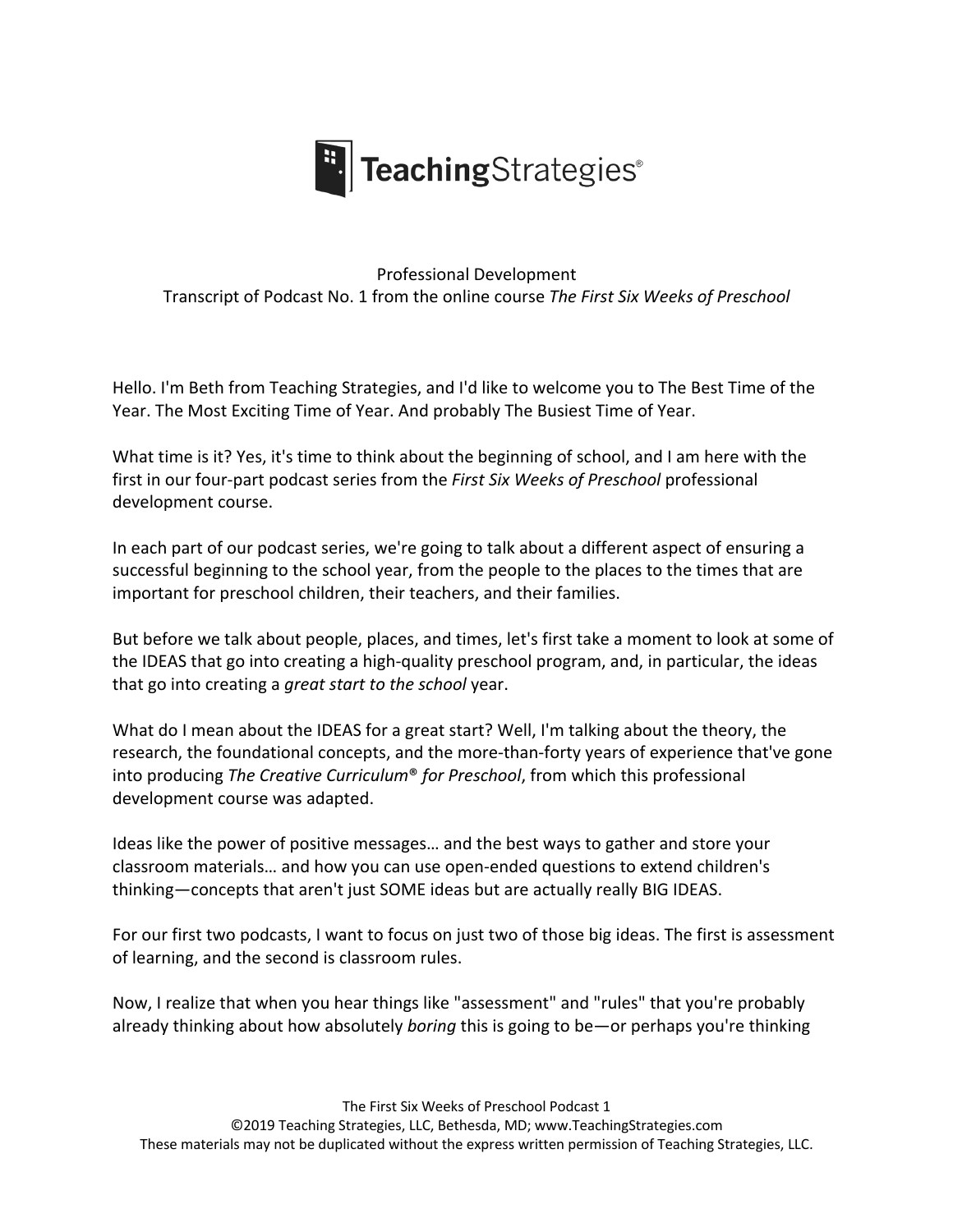about how *intimidating* both those topics can be, especially when you are facing the challenges of actually implementing them—or perhaps you're thinking that these topics are really rather *trivial* a*fterthoughts* when compared to other major mandates of your program, such as, say, individualizing learning or guiding children's social-emotional development.

Well, all this actually leads me to my first point about these two particular BIG IDEAS specifically that they *shouldn't be boring*. Or intimidating. Or trivial. And if they are, then you're probably not thinking about them in the right way. So, let me explain.

But before I do, I want to step away from those BIG IDEAS and take a moment to offer some *general comments* about this professional development course.

If you are listening to this podcast—and clearly you are—unless perhaps you are *reading* the written transcript attached to it—it's because you're taking the online professional development course called *The First Six Weeks of Preschool*, which means that, in all likelihood, you are a preschool teacher. We want you to know that everything that went into this course from the biggest ideas to the tiniest details—all of it was created with the singular goal of supporting YOU in starting the school year off right. We wanted to help guide you in being very intentional in the ways that you set up the physical environment of your classroom, in the plans that you make as well as the daily schedule that those plans fit into, and in the many ways that you communicate with children and families and build the relationships with them that will be more important than anything else you can do as a teacher.

And we wanted to do all this in a way that provided detailed guidance—through both a solid research base and an approachable style—but that still allowed you and the children and their families to make this your own, to reflect who and where you are.

For example, did you know that something as simple as *sitting on the floor* while you take a good, long look around your classroom can make an enormous difference in how you organize materials and display children's work? Because now you're viewing it all at a child's eye-level, instead of an adult's. You are quite literally seeing things the way that children will.

Now it may be that, as you work your way through this course about the beginning of the year, you frequently stop and think, "Wow! THAT'S a great idea for ANY time of the year." Well… yeah. That's part of the joy and power of a great start, that you put in place practices and routines and expectations that you can rely on and expand upon all year long, because, let's face it, it's so much easier to build something substantial when you start with a solid foundation. That's true in construction, and it's true in education.

With that thought in mind, let's now return to the focus of this podcast, the assessment of learning and, in particular, formative assessment in the preschool classroom.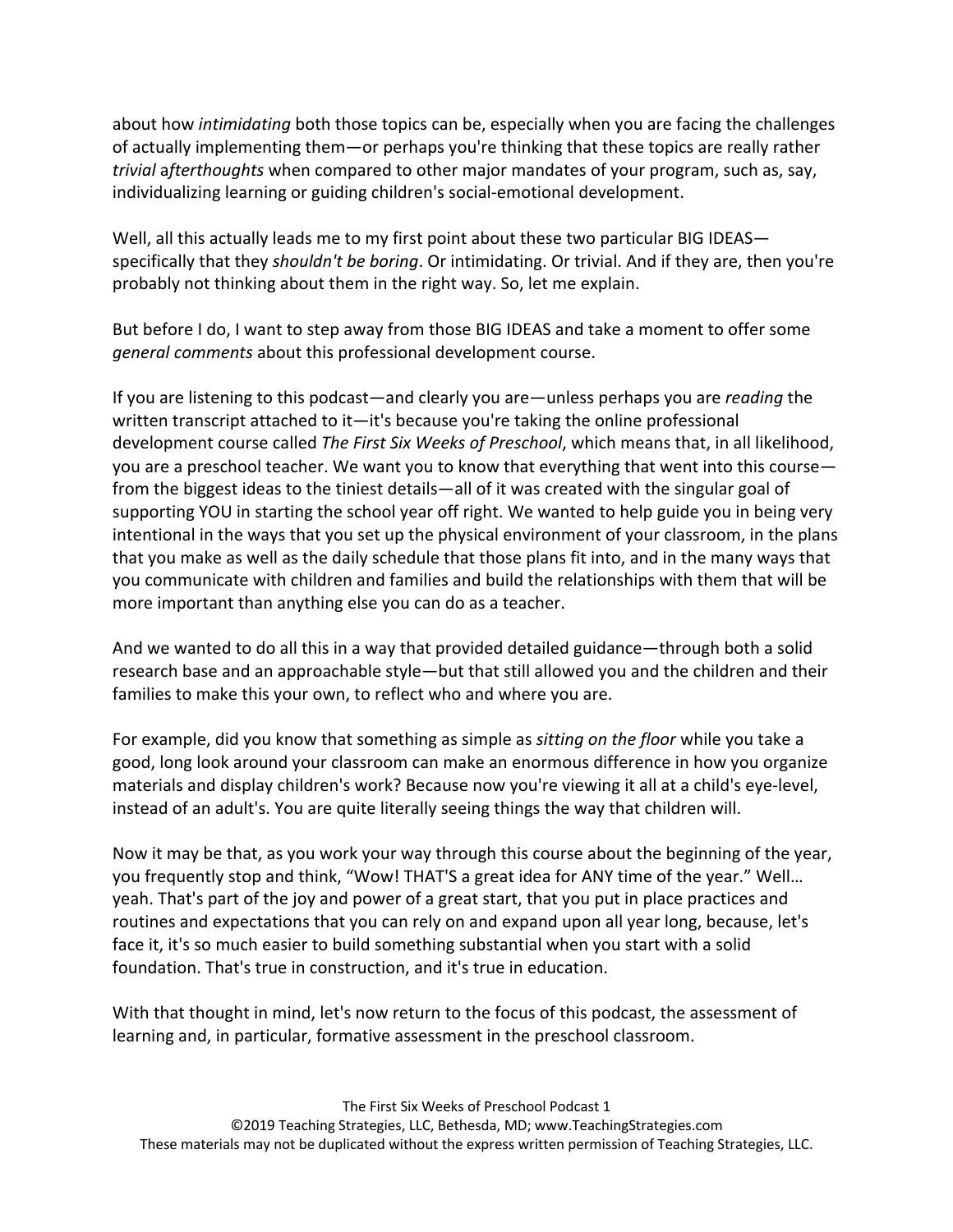When done well, the practice of formative assessment holds incredibly important powers, including the power to inspire, engage, excite, and promote both independence and interdependence.

Formative assessment is the process of gathering information about children's development and learning and using that knowledge to inform your planning for future learning experiences. In the early childhood classroom, formative assessment is most powerful when conducted through observation of children's everyday, play-based demonstrations of their knowledge, skills, and abilities, which allows you to build an authentic understanding of what children actually know and can do.

As a career-long educator of young children, I can think of nothing more compelling than truly knowing a child and using that knowledge to intentionally scaffold that child's development and learning. When you think about individualizing learning for children—about using their strengths, supporting their interests, and meeting their needs as *individual children*—you realize that formative assessment is actually the *only* means for making that happen.

Without formative assessment, you're really just relying on chance. You're guessing and hoping that your instruction will benefit *all* children without planning for *each* child.

But *with* formative assessment. . . *with formative assessment*. . . you gain the information you need to genuinely and effectively scaffold children's development and learning across all developmental domains and all areas of content.

So, assessment *isn't* an afterthought. It is, rather, the very foundation of teaching. It's not what happens at the *end* of teaching; it's what happens *before you ever plan* to teach.

You may be wondering, then, how you plan for the first day of school. Well, you do that by learning as much as you can about the children in your class before that first day arrives. Read the documentation that families completed when the child was enrolled in your program. If he's been in school before, read the documentation from his former teachers. Make phone calls or home visits or invite families to write you a letter about their child. Ask them if there is anything special *they* think you should know about their child. Ask them about their children's interests, their preferences, their dislikes, their temperament, their schedules. Ask if the child has any special medical needs, such as food allergies or difficulty sleeping, that can have an impact on the child's school day. Ask them how their child *feels* about the prospect of the school year starting. Is she happy? Eager? Excited? Worried?

Anything you can do to help you get to know the children will also help inform your planning for their arrival.